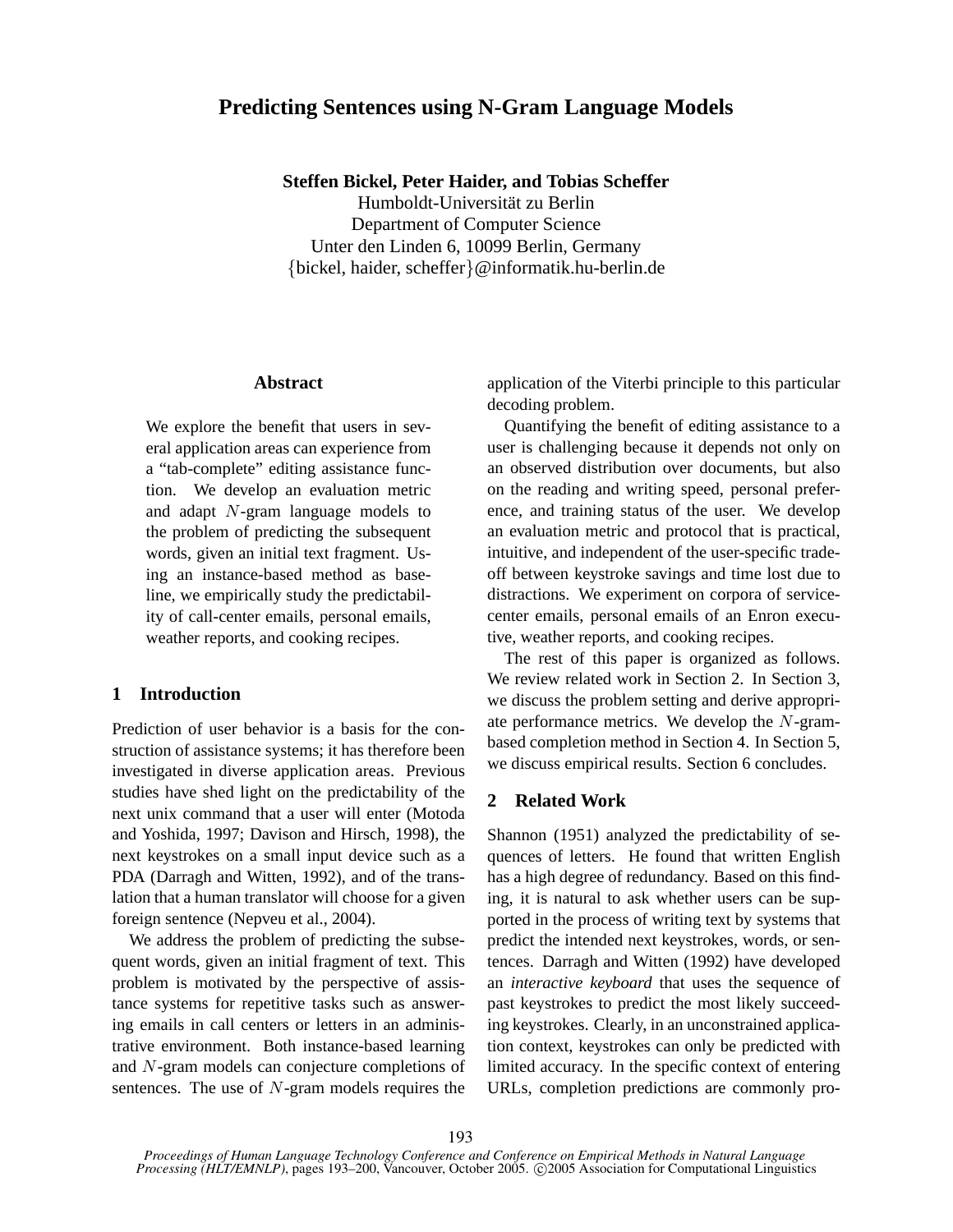vided by web browsers (Debevc et al., 1997).

Motoda and Yoshida (1997) and Davison and Hirsch (1998) developed a Unix shell which predicts the command stubs that a user is most likely to enter, given the current history of entered commands. Korvemaker and Greiner (2000) have developed this idea into a system which predicts entire command lines. The Unix command prediction problem has also been addressed by Jacobs and Blockeel (2001) who infer macros from frequent command sequences and predict the next command using variable memory Markov models (Jacobs and Blockeel, 2003).

In the context of *natural language*, several typing assistance tools for apraxic (Garay-Vitoria and Abascal, 2004; Zagler and Beck, 2002) and dyslexic (Magnuson and Hunnicutt, 2002) persons have been developed. These tools provide the user with a list of possible word completions to select from. For these users, scanning and selecting from lists of proposed words is usually more efficient than typing. By contrast, scanning and selecting from many displayed options can slow down skilled writers (Langlais et al., 2002; Magnuson and Hunnicutt, 2002).

Assistance tools have furthermore been developed for translators. Computer aided translation systems combine a translation and a language model in order to provide a (human) translator with a list of suggestions (Langlais et al., 2000; Langlais et al., 2004; Nepveu et al., 2004). Foster et al. (2002) introduce a model that adapts to a user's typing speed in order to achieve a better trade-off between distractions and keystroke savings. Grabski and Scheffer (2004) have previously developed an indexing method that efficiently retrieves the sentence from a collection that is most similar to a given initial fragment.

### **3 Problem Setting and Evaluation**

Given an initial text fragment, a predictor that solves the sentence completion problem has to conjecture *as much of the sentence that the user currently intends to write*, as is possible with high confidence preferably, but not necessarily, the entire remainder.

The perceived benefit of an assistance system is highly subjective, because it depends on the expenditure of time for scanning and deciding on suggestions, and on the time saved due to helpful assistance. The user-specific benefit is influenced by quantitative factors that we can measure. We construct a system of two conflicting performance indicators: our definition of *precision* quantifies the inverse risk of unnecessary distractions, our definition of *recall* quantifies the rate of keystroke savings.

For a given sentence fragment, a completion method may – but need not – cast a completion conjecture. Whether the method suggests a completion, and how many words are suggested, will typically be controlled by a confidence threshold. We consider the entire conjecture to be falsely positive if at least one word is wrong. This harsh view reflects previous results which indicate that selecting, and then editing, a suggested sentence often takes longer than writing that sentence from scratch (Langlais et al., 2000). In a conjecture that is entirely accepted by the user, the entire string is a true positive. A conjecture may contain only a part of the remaining sentence and therefore the *recall*, which refers to the length of the missing part of the current sentence, may be smaller than 1.

For a given test collection, precision and recall are defined in Equations 1 and 2. *Recall* equals the fraction of saved keystrokes (disregarding the interface-dependent single keystroke that is most likely required to accept a suggestion); *precision* is the ratio of characters that the users have to scan for each character they accept. Varying the confidence threshold of a sentence completion method results in a *precision recall curve* that characterizes the system-specific trade-off between *keystroke savings* and *unnecessary distractions*.

$$
Precision = \frac{\sum_{\text{accepted completions}} \text{string length}}{\sum_{\text{suggested completions}} \text{string length}} (1)
$$
\n
$$
Recall = \frac{\sum_{\text{accepted completions}} \text{string length}}{\sum_{\text{all queries}} \text{length of missing part}} (2)
$$

### **4 Algorithms for Sentence Completion**

In this section, we derive our solution to the sentence completion problem based on linear interpolation of  $N$ -gram models. We derive a  $k$  best Viterbi decoding algorithm with a confidence-based stopping criterion which conjectures the words that most likely succeed an initial fragment. Additionally, we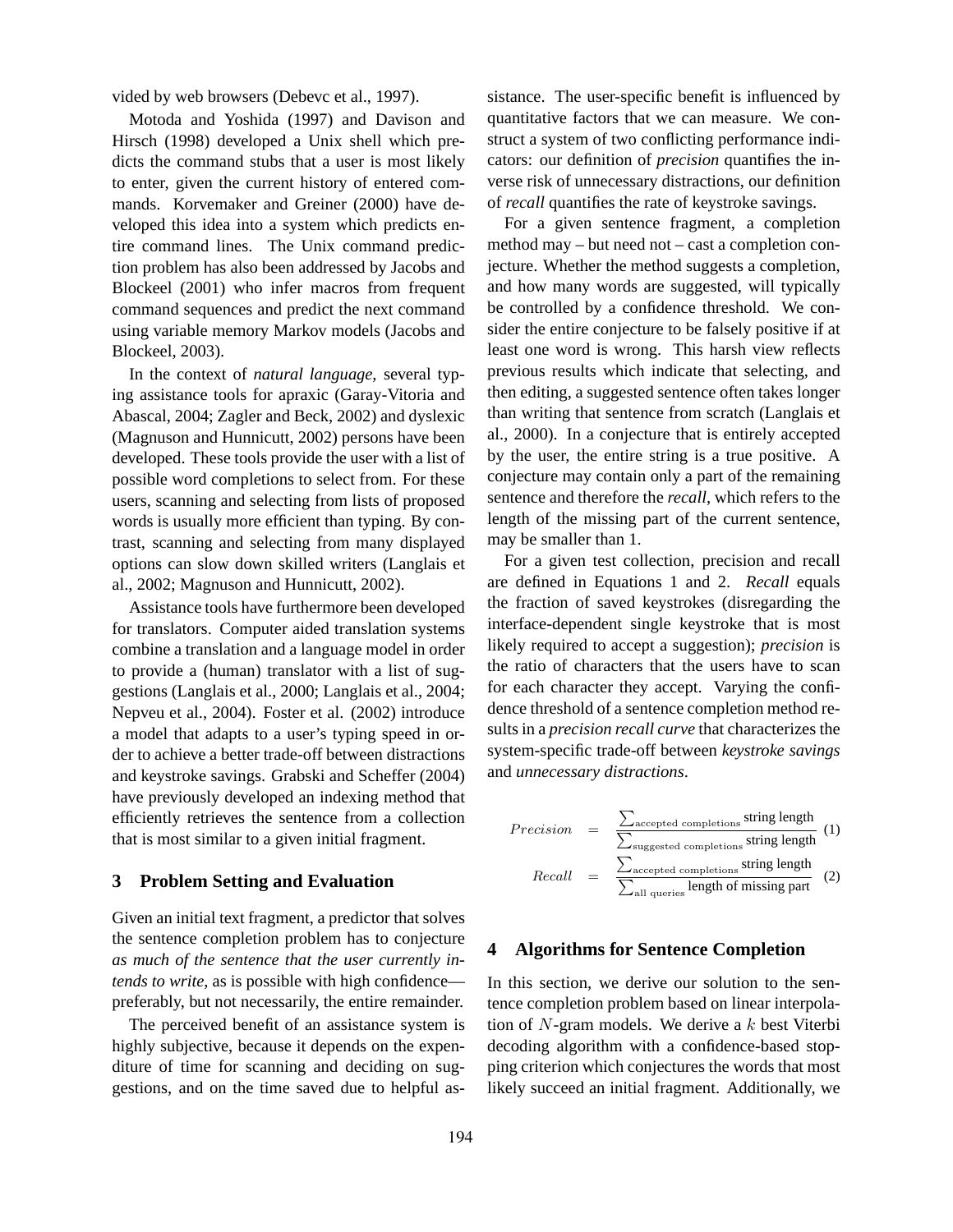briefly discuss an instance-based method that provides an alternative approach and baseline for our experiments.

In order to solve the sentence completion problem with an N-gram model, we need to find the most likely word sequence  $w_{t+1}, \ldots, w_{t+T}$  given a word N-gram model and an initial sequence  $w_1, \ldots, w_t$ (Equation 3). Equation 4 factorizes the joint probability of the missing words; the  $N$ -th order Markov assumption that underlies the  $N$ -gram model simplifies this expression in Equation 5.

$$
\underset{w_{t+1},...,w_{t+T}}{\text{argmax}} P(w_{t+1},...,w_{t+T}|w_1,...,w_t)
$$
 (3)

$$
= \mathop{\rm argmax}_{w_{t+1},...,w_{t+T}} \prod_{j=1}^{T} P(w_{t+j}|w_1,...,w_{t+j-1}) \qquad (4)
$$

$$
= \arg\max \prod_{j=1}^{T} P(w_{t+j}|w_{t+j-N+1}, \ldots, w_{t+j-1})
$$
 (5)

The individual factors of Equation 5 are provided by the model. The Markov order  $N$  has to balance sufficient context information and sparsity of the training data. A standard solution is to use a weighted linear mixture of N-gram models,  $1 \le n \le N$ , (Brown et al., 1992). We use an EM algorithm to select mixing weights that maximize the generation probability of a tuning set of sentences that have not been used for training.

We are left with the following questions: (a) how can we decode the most likely completion *efficiently*; and (b) how many words should we predict?

#### **4.1 Efficient Prediction**

We have to address the problem of finding the most likely completion,  $\arg\max_{w_{t+1},...,w_{t+T}}$  $P(w_{t+1}, \ldots, w_{t+T} | w_1, \ldots, w_t)$  *efficiently*, even though the size of the *search space* grows exponentially in the number of predicted words.

We will now identify the recursive structure in Equation 3; this will lead us to a Viterbi algorithm that retrieves the most likely word sequence. We first define an auxiliary variable  $\delta_{t,s}(w'_1,\ldots,w'_N|w_{t-N+2},\ldots,w_t)$  in Equation 6; it quantifies the greatest possible probability over all arbitrary word sequences  $w_{t+1}, \ldots, w_{t+s}$ , followed by the word sequence  $w_{t+s+1} = w'_1, \ldots, w_{t+s+N} =$  $w'_N$ , conditioned on the initial word sequence  $w_{t-N+2}, \ldots, w_t$ .

In Equation 7, we factorize the last transition and utilize the N-th order Markov assumption. In Equation 8, we split the maximization and introduce a new random variable  $w'_0$  for  $w_{t+s}$ . We can now refer to the definition of  $\delta$  and see the recursion in Equation 9:  $\delta_{t,s}$  depends only on  $\delta_{t,s-1}$  and the N-gram model probability  $P(w'_N|w'_1,\ldots,w'_{N-1})$ .

$$
\delta_{t,s}(w'_1, \ldots, w'_N | w_{t-N+2}, \ldots, w_t)
$$
\n
$$
= \max_{w_{t+1}, \ldots, w_{t+s}} P(w_{t+1}, \ldots, w_{t+s+N} = w'_N | w_{t-N+2}, \ldots, w_t)
$$
\n
$$
= \max_{w_{t+1}, \ldots, w_{t+s}} P(w'_N | w'_1, \ldots, w'_{N-1})
$$
\n
$$
P(w_{t+1}, \ldots, w_{t+s}, w_{t+s+1} = w'_1,
$$
\n
$$
\ldots, w_{t+s+N-1} = w'_{N-1} | w_{t-N+2}, \ldots, w_t)
$$
\n
$$
= \max_{w'_0} \max_{w_{t+1}, \ldots, w_{t+s-1}} P(w'_N | w'_1, \ldots, w'_{N-1})
$$
\n
$$
P(w_{t+1}, \ldots, w_{t+s-1}, w_{t+s} = w'_0,
$$
\n
$$
\ldots, w_{t+s+N-1} = w'_{N-1} | w_{t-N+2}, \ldots, w_t)
$$
\n
$$
= \max_{w'_0} P(w'_N | w'_1, \ldots, w'_{N-1})
$$
\n
$$
= \max_{w'_0} P(w'_N | w'_1, \ldots, w'_{N-1})
$$
\n(9)

Exploiting the N-th order Markov assumption, we can now express our target probability (Equation 3) in terms of  $\delta$  in Equation 10.

$$
\max_{w_{t+1},...,w_{t+T}} P(w_{t+1},...,w_{t+T}|w_{t-N+2},...,w_t) \quad (10)
$$
  
= 
$$
\max_{w'_1,...,w'_N} \delta_{t,T-N}(w'_1,...,w'_N|w_{t-N+2},...,w_t)
$$

The last  $N$  words in the most likely sequence are simply the  $\arg\max_{w'_1,\dots,w'_N} \delta_{t,T-N}(w'_1,\dots,w'_N)$  $w_{t-N+2}, \ldots, w_t$ ). In order to collect the preceding most likely words, we define an auxiliary variable Ψ in Equation 11 that can be determined in Equation 12. We have now found a Viterbi algorithm that is linear in  $T$ , the completion length.

$$
\Psi_{t,s}(w'_1, \dots, w'_N | w_{t-N+2}, \dots, w_t)
$$
\n
$$
= \underset{w_{t+s}}{\operatorname{argmax}} \max_{w_{t+1}, \dots, w_{t+s-1}} P(w_{t+1}, \dots, w_{t+s}, w_{t+s+1} = w'_1, \dots, w_{w_{t+s}} w_{t+1}, \dots, w_{t+s+1} = w'_{N} | w_{t-N+2}, \dots, w_t)
$$
\n
$$
= \underset{w'_0}{\operatorname{argmax}} \frac{\delta_{t,s-1}(w'_0, \dots, w'_{N-1} | w_{t-N+2}, \dots, w_t)}{P(w'_N | w'_1, \dots, w'_{N-1})}
$$
\n(12)

The Viterbi algorithm starts with the most recently entered word  $w_t$  and moves iteratively into the future. When the N-th token in the highest scored  $\delta$  is a period, then we can stop as our goal is only to predict (parts of) the current sentence. However, since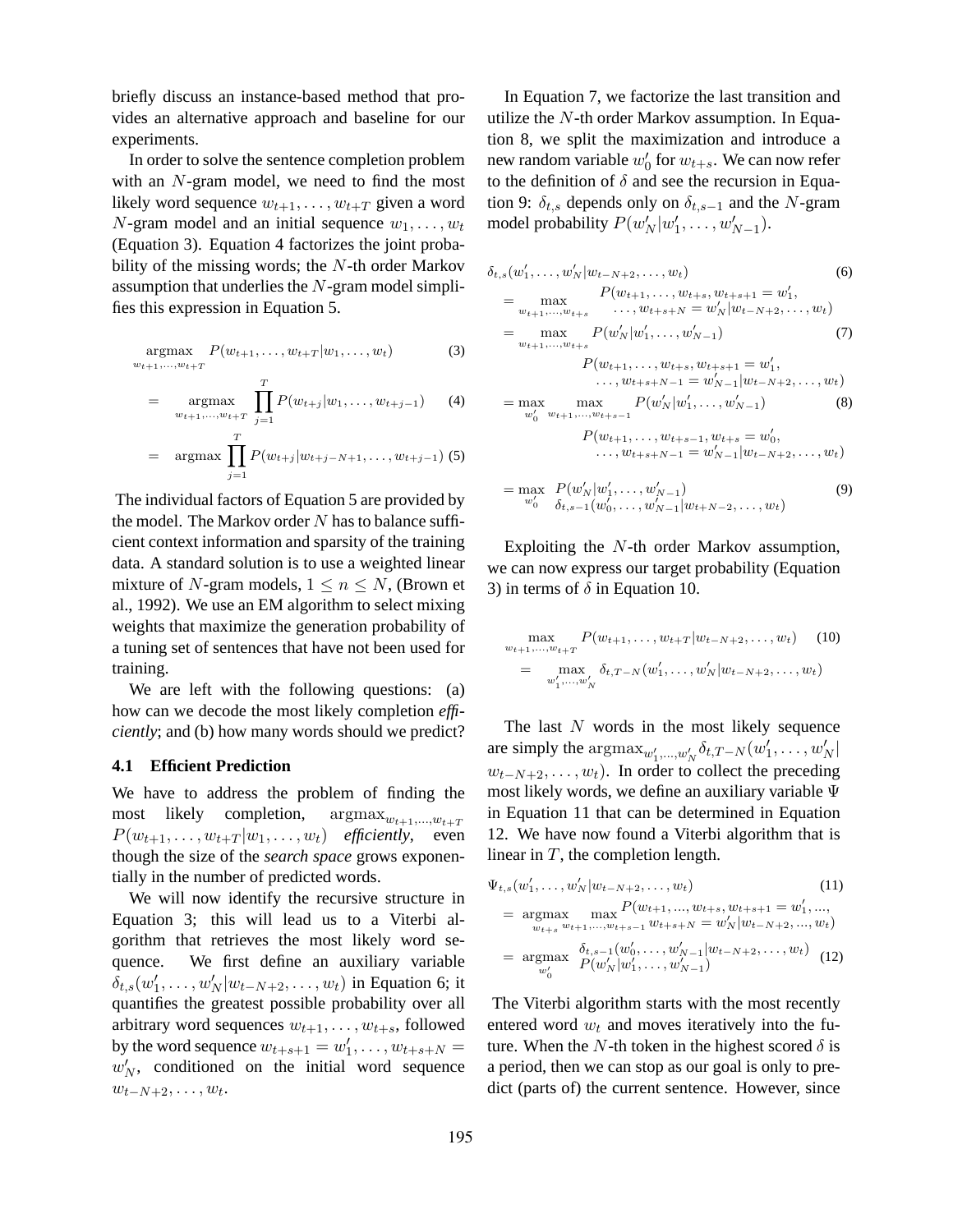there is no guarantee that a period will eventually become the most likely token, we use an absolute confidence threshold as additional criterion: when the highest  $\delta$  score is below a threshold  $\theta$ , we stop the Viterbi search and fix T.

In each step, Viterbi stores and updates |vocabulary size|<sup>N</sup> many  $\delta$  values—unfeasibly many except for very small N. Therefore, in Table 1 we develop a Viterbi beam search algorithm which is linear in  $T$  and in the beam width. Beam search cannot be guaranteed to always find the most likely word sequence: When the globally most likely sequence  $w_{t+1}^*$ , ...,  $w_{t+T}^*$  has an initial subsequence  $w_{t+1}^*$ , ...,  $w_{t+s}^*$  which is not among the  $k$  most likely sequences of length  $s$ , then that optimal sequence is not found.

Table 1: Sentence completion with Viterbi beam search algorithm.

**Input:** N-gram language model, initial sentence fragment  $w_1, \ldots, w_t$ , beam width k, confidence threshold  $\theta$ .

1. Viterbi initialization: Let  $\delta_{t,-N}(w_{t-N+1},\ldots,w_t|w_{t-N+1},\ldots,w_t)=1;$ **let**  $s = -N + 1$ ;  $beam(s - 1) = {\delta_{t,-N}(w_{t-N+1}, \ldots, w_t|w_{t-N+1}},$  $\ldots, w_t)$ .

- 2. **Do** Viterbi recursion **until** break:
	- (a) **For** all  $\delta_{t,s-1}(w'_0, \ldots, w'_{N-1} | \ldots)$  in  $beam(s - 1)$ , for all  $w_N$  in vocabulary, store  $\delta_{t,s}(w'_1,\ldots,w'_N|\ldots)$  (Equation 9) in  $beam(s)$ and calculate  $\Psi_{t,s}(w'_1,\ldots,w'_N|\ldots)$  (Equation 12).
	- (b) **If**  $\arg \max_{w_N} \max_{w'_1, ..., w'_{N-1}}$  $\delta_{t,s}(w'_1,\ldots,w'_N|\ldots) = period$  **then** break.
	- (c) **If**  $\max \delta_{t,s}(w'_1, \ldots, w'_N | w_{t-N+1}, \ldots, w_t) < \theta$ **then** decrement s; break.
	- (d) Prune all but the best k elements in  $beam(s)$ .
	- (e) Increment s.
- 3. Let  $T = s + N$ . Collect words by path backtracking:  $(w_{t+T-N+1}^*, \ldots, w_{t+T}^*)$  $= \arg \max \delta_{t, T-N}(w'_1, \ldots, w'_N | \ldots).$ **For**  $s = T - N \dots 1$ :  $w_{t+s}^* = \Psi_{t,s}(w_{t+s+1}^*, \ldots, w_{t+s+N}^*)$  $w_{t-N+1}, \ldots, w_t$ ).

**Return**  $w_{t+1}^*, \ldots, w_{t+T}^*$ .

#### **4.2 Instance-based Sentence Completion**

An alternative approach to sentence completion based on N-gram models is to retrieve, from the

training collection, the sentence that starts most similarly, and use its remainder as a completion hypothesis. The cosine similarity of the TFIDF representation of the initial fragment to be completed, and an equally long fragment of each sentence in the training collection gives both a selection criterion for the nearest neighbor and a confidence measure that can be compared against a threshold in order to achieve a desired precision recall balance.

A straightforward implementation of this nearest neighbor approach becomes infeasible when the training collection is large because too many training sentences have to be processed. Grabski and Scheffer (2004) have developed an indexing structure that retrieves the most similar (using cosine similarity) sentence fragment in sub-linear time. We use their implementation of the instance-based method in our experimentation.

### **5 Empirical Studies**

we investigate the following questions. (a) How does sentence completion with N-gram models compare to the instance-based method, both in terms of precision/recall and computing time? (b) How well can N-gram models complete sentences from collections with diverse properties?

Table 2 gives an overview of the four document collections that we use for experimentation. The first collection has been provided by a large online store and contains emails sent by the service center in reply to customer requests (Grabski and Scheffer, 2004). The second collection is an excerpt of the recently disclosed email correspondence of Enron's management staff (Klimt and Yang, 2004). We use 3189 personal emails sent by Enron executive Jeff Dasovich; he is the individual who sent the largest number of messages within the recording period.

The third collection contains textual daily weather reports for five years from a weather report provider on the Internet. Each report comprises about 20 sentences. The last collection contains about 4000 cooking recipes; this corpus serves as an example of a set of thematically related documents that might be found on a personal computer.

We reserve 1000 sentences of each data set for testing. As described in Section 4, we split the remaining sentences in training (75%) and tuning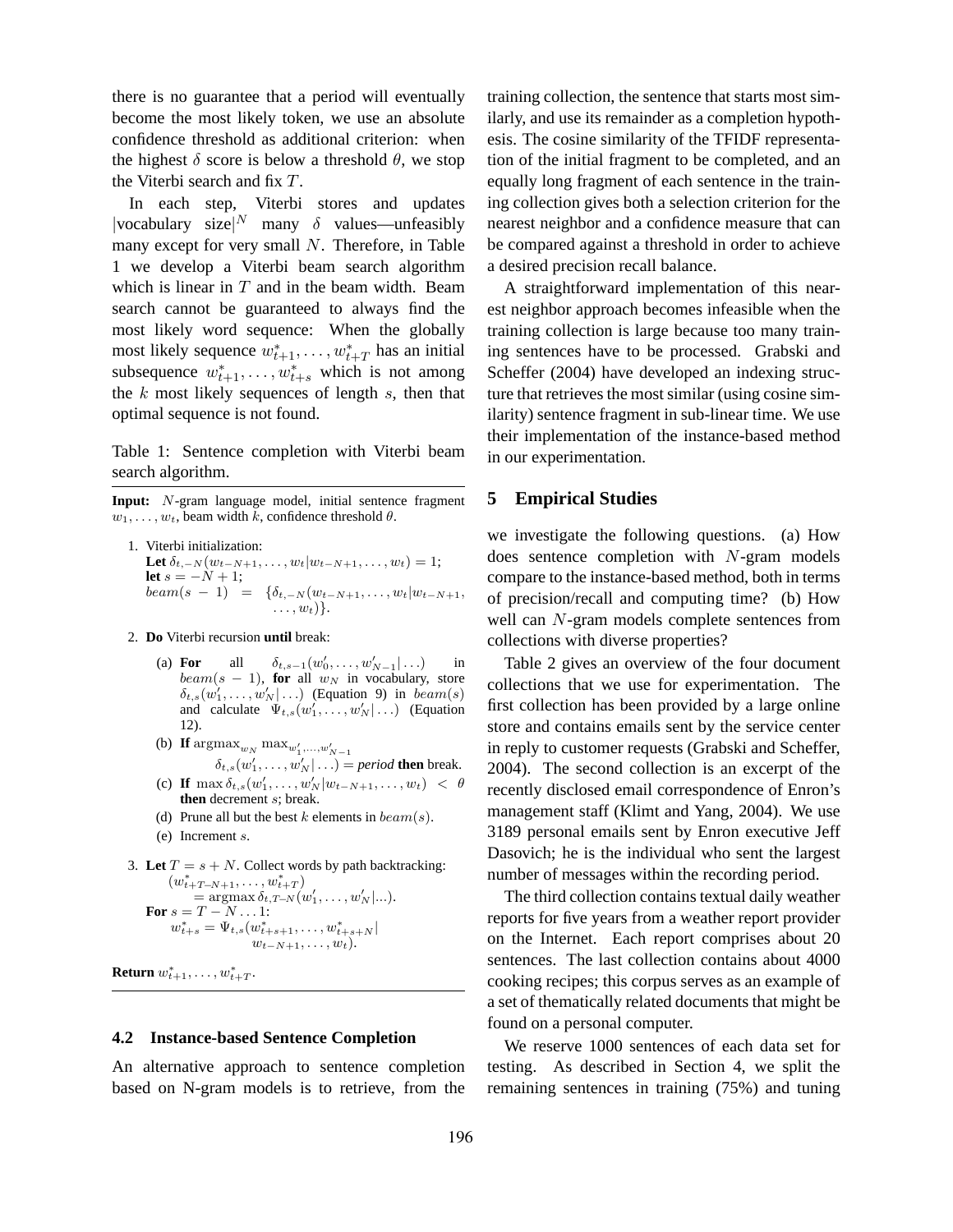Table 2: Evaluation data collections.

| Name            | Language | #Sentences | Entropy |
|-----------------|----------|------------|---------|
| service center  | German   | 7094       | 1.41    |
| Enron emails    | English  | 16363      | 7.17    |
| weather reports | German   | 30053      | 4.67    |
| cooking recipes | German   | 76377      | 4.14    |

 $(25\%)$  sets. We mix N-gram models up to an order of five and estimate the interpolation weights (Section 4). The resulting weights are displayed in Figure 1. In Table 2, we also display the entropy of the collections based on the interpolated 5-gram model. This corresponds to the average number of bits that are needed to code each word given the preceding four words. This is a measure of the intrinsic redundancy of the collection and thus of the predictability.

| service center  | 2 |     | 3   |     |     | 5    |
|-----------------|---|-----|-----|-----|-----|------|
| Enron emails    |   |     |     |     |     | 2    |
| weather reports |   |     |     |     |     |      |
| cooking recipes |   |     |     | o   |     | 5    |
| 0%              |   | 20% | 40% | 60% | 80% | 100% |
|                 |   |     |     |     |     |      |

Figure 1: N-gram interpolation weights.

Our evaluation protocol is as follows. The beam width parameter  $k$  is set to 20. We randomly draw 1000 sentences and, within each sentence, a position at which we split it into initial fragment and remainder to be predicted. A human evaluator is presented both, the actual sentence from the collection and the initial fragment plus current completion conjecture. For each initial fragment, we first cast the most likely single word prediction and ask the human evaluator to judge whether they would accept this prediction (without any changes), given that they intend to write the actual sentence. We increase the length of the prediction string by one additional word and recur, until we reach a period or exceed the prediction length of 20 words.

For each judged prediction length, we record the confidence measure that would lead to that prediction. With this information we can determine the results for all possible threshold values of  $\theta$ . To save evaluation time, we consider all predictions that are identical to the actual sentence as correct and skip

those predictions in the manual evaluation.

We will now study how the  $N$ -gram method compares to the instance-based method. Figure 2 compares the precision recall curves of the two methods. Note that the maximum possible recall is typically much smaller than 1: recall is a measure of the keystroke savings, a value of 1 indicates that the user saves *all* keystrokes. Even for a confidence threshold of 0, a recall of 1 is usually not achievable.

Some of the precision recall curves have a concave shape. Decreasing the threshold value increases the number of predicted words, but it also increases the risk of at least one word being wrong. In this case, the entire sentence counts as an incorrect prediction, causing a decrease in both, precision and recall. Therefore – unlike in the standard information retrieval setting – recall does not increase monotonically when the threshold is reduced.

For three out of four data collections, the instancebased learning method achieves the highest maximum recall (whenever this method casts a conjecture, the entire remainder of the sentence is predicted—at a low precision), but for nearly all recall levels the N-gram model achieves a much higher precision. For practical applications, a high precision is needed in order to avoid distracting, wrong predictions. Varying the threshold, the Ngram model can be tuned to a wide range of different precision recall trade-offs (in three cases, precision can even reach 1), whereas the confidence threshold of the instance-based method has little influence on precision and recall.

We determine the standard error of the precision for the point of maximum F1-measure. For all data collections and both methods the standard error is below 0.016. Correct and incorrect prediction examples are provided in Table 3 for the service center data set, translated from German into English. The confidence threshold is adjusted to the value of maximum F1-measure. In two of these cases, the prediction nicely stops at fairly specific terms.

How do precision and recall depend on the string length of the initial fragment and the string length of the completion cast by the systems? Figure 3 shows the relationship between the length of the initial fragment and precision and recall. The performance of the instance-based method depends crucially on a long initial fragment. By contrast, when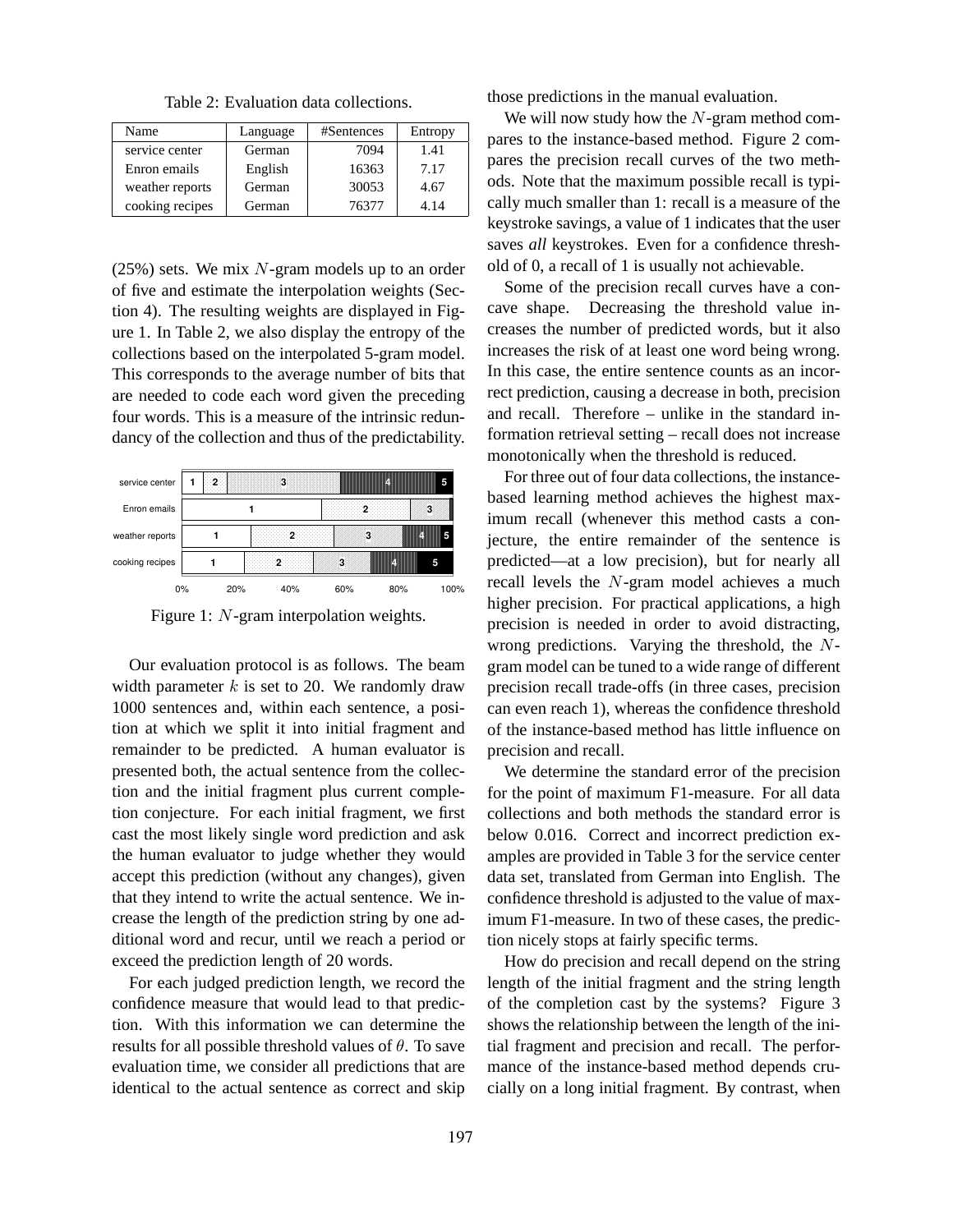

Figure 2: Precision recall curves for N-gram and instance-based methods of sentence completion.

| Initial fragment (bold face) and intended, missing part        | Prediction                                        |  |  |
|----------------------------------------------------------------|---------------------------------------------------|--|--|
| <b>Please complete</b> your address.                           | your address.                                     |  |  |
| <b>Kindly</b> excuse the incomplete shipment.                  | excuse the                                        |  |  |
| Our supplier notified us that the pants are undeliverable.     | notified us that the                              |  |  |
| The mentioned order is not in our system.                      | not in our system.                                |  |  |
| We recommend that you write down your login name and password. | that you write down your login name and password. |  |  |
| The value will be accounted for in your invoice.               | be accounted for in your invoice.                 |  |  |
| Please excuse the delay.                                       | delay.                                            |  |  |
| Please excuse our mistake.                                     | the delay.                                        |  |  |
| If this is not the case give us a short notice.                | us your address and customer id.                  |  |  |

Table 3: Prediction examples for service center data.

the fragment length exceeds four with the N-gram model, then this length and the accuracy are nearly independent; the model considers no more than the last four words in the fragment.

Figure 4 details the relation between string length of the prediction and precision/recall. We see that we can reach a constantly high precision over the entire range of prediction lengths for the service center data with the N-gram model. For the other collections, the maximum prediction length is 3 or 5 words in comparison to much longer predictions cast by the nearest neighbor method. But in these cases, longer predictions result in lower precision.

How do instance-based learning and N-gram completion compare in terms of computation time? The Viterbi beam search decoder is linear in the prediction length. The index-based retrieval algorithm is constant in the prediction length (except for the final step of *displaying* the string which is linear but can be neglected). This is reflected in Figure 5 (left) which also shows that the absolute decoding time of both methods is on the order of few milliseconds on a PC. Figure 5 (right) shows how prediction time grows with the training set size.

We experiment on four text collections with di-

verse properties. The N-gram model performs remarkably on the service center email collection. Users can save 60% of their keystrokes with 85% of all suggestions being accepted by the users, or save 40% keystrokes at a precision of over 95%. For cooking recipes, users can save 8% keystrokes at 60% precision or 5% at 80% precision. For weather reports, keystroke savings are 2% at 70% correct suggestions or 0.8% at 80%. Finally, Jeff Dasovich of Enron can enjoy only a marginal benefit: below 1% of keystrokes are saved at 60% entirely acceptable suggestions, or 0.2% at 80% precision.

How do these performance results correlate with properties of the model and text collections? In Figure 1, we see that the mixture weights of the higher order N-gram models are greatest for the service center mails, smaller for the recipes, even smaller for the weather reports and smallest for Enron. With 50% of the mixture weights allocated to the 1-gram model, for the Enron collection the N-gram completion method can often only guess words with high prior probability. From Table 2, we can furthermore see that the entropy of the text collection is inversely proportional to the model's ability to solve the sentence completion problem. With an entropy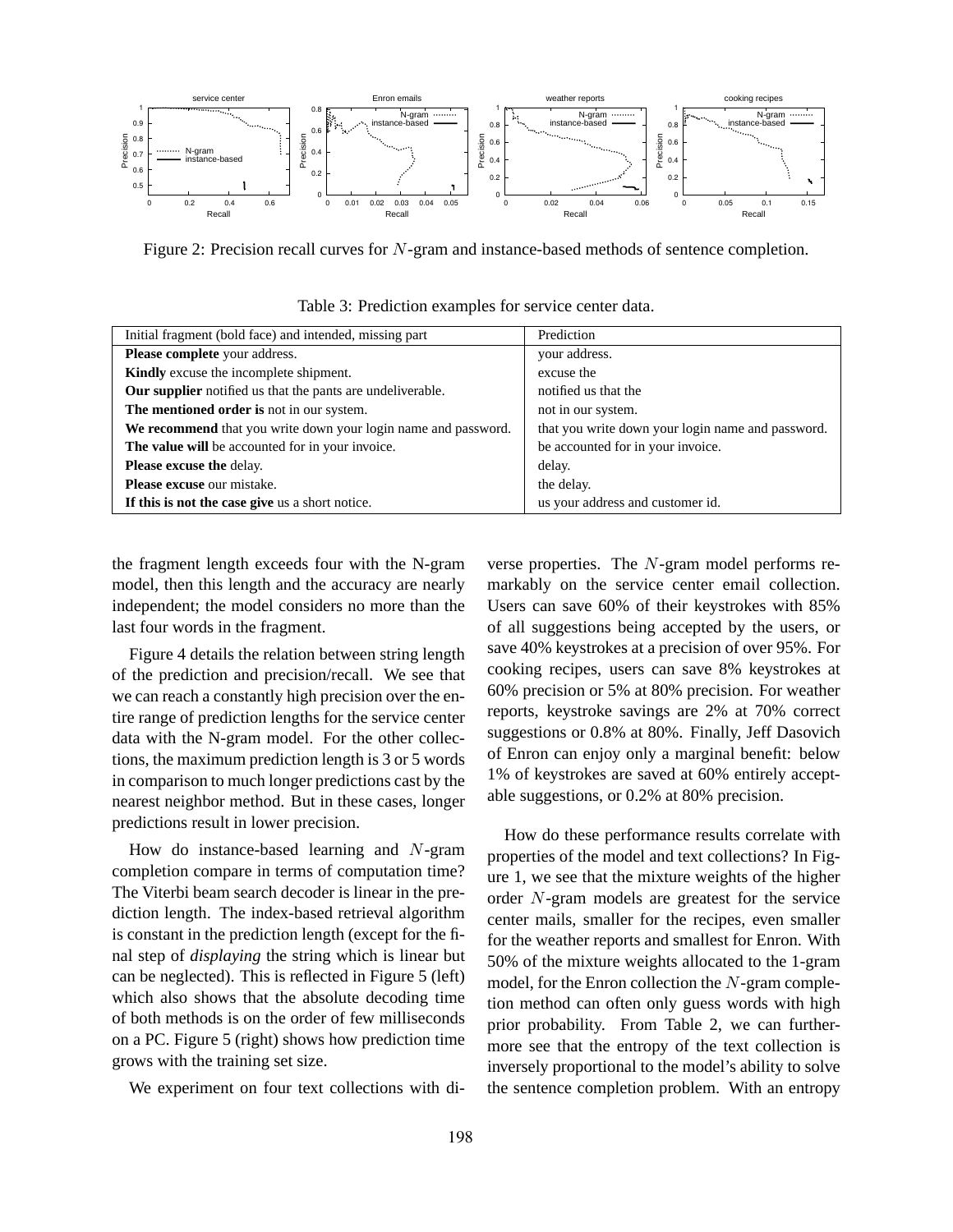

Figure 3: Precision and recall dependent on string length of initial fragment (words).



Figure 4: Precision and recall dependent on prediction string length (words).

of only 1.41, service center emails are excellently predictable; by contrast, Jeff Dasovich's personal emails have an entropy of 7.17 and are almost as unpredictable as Enron's share price.

### **6 Conclusion**

We discussed the problem of predicting how a user will complete a sentence. We find precision (the number of suggested characters that the user has to read for every character that is accepted) and recall (the rate of keystroke savings) to be appropriate performance metrics. We developed a sentence completion method based on N-gram language models. We derived a  $k$  best Viterbi beam search decoder. Our experiments lead to the following conclusions:

(a) The N-gram based completion method has a

better precision recall profile than index-based retrieval of the most similar sentence. It can be tuned to a wide range of trade-offs, a high precision can be obtained. The execution time of the Viterbi beam search decoder is in the order of few milliseconds.

(b) Whether sentence completion is helpful strongly depends on the diversity of the document collection as, for instance, measured by the entropy. For service center emails, a keystroke saving of 60% can be achieved at 85% acceptable suggestions; by contrast, only a marginal keystroke saving of 0.2% can be achieved for Jeff Dasovich's personal emails at 80% acceptable suggestions. A modest but significant benefit can be observed for thematically related documents: weather reports and cooking recipes.